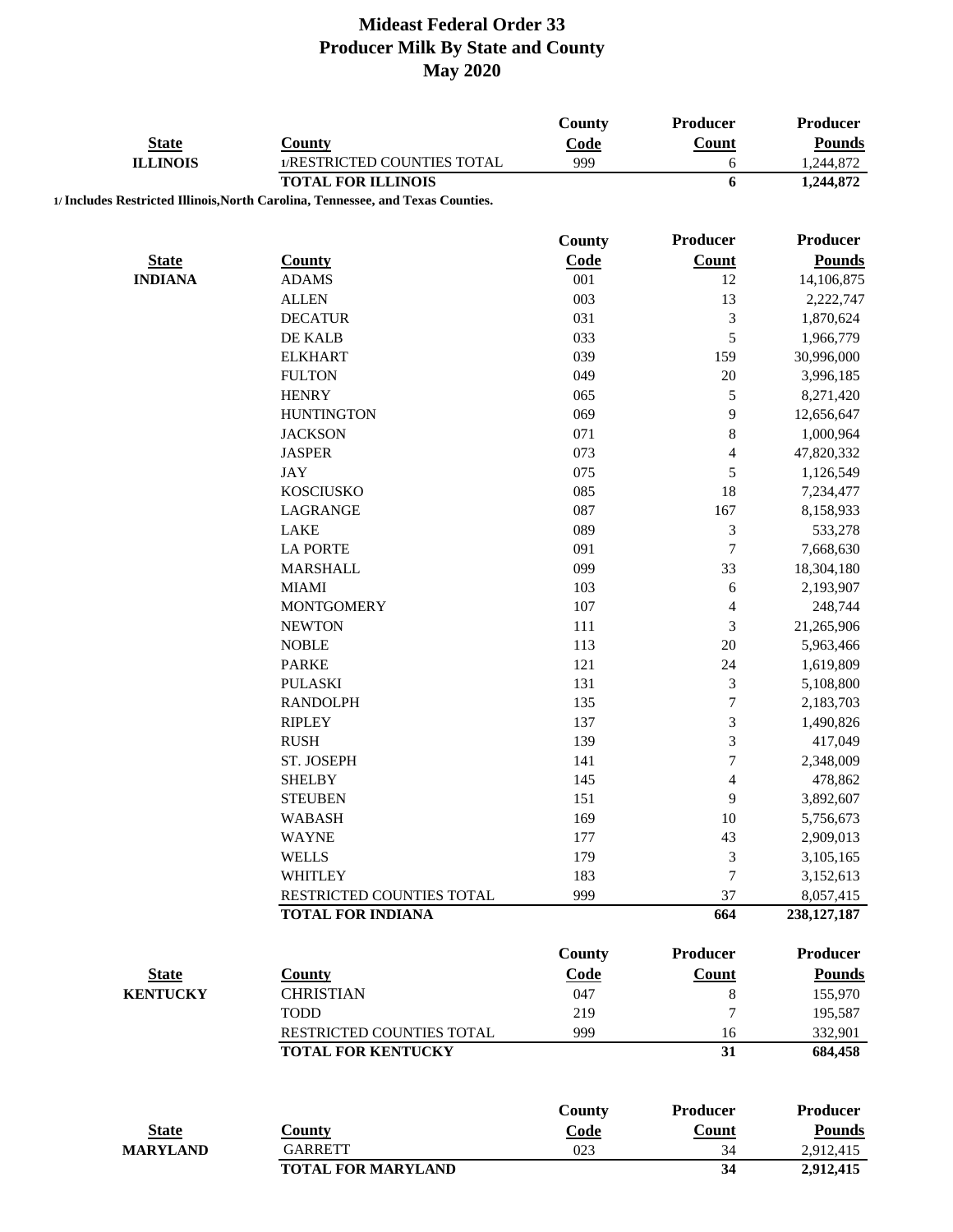|                 |                    | County  | Producer                 | Producer      |
|-----------------|--------------------|---------|--------------------------|---------------|
| <b>State</b>    | <b>County</b>      | Code    | <b>Count</b>             | <b>Pounds</b> |
| <b>MICHIGAN</b> | <b>ALCONA</b>      | 001     | 4                        | 1,055,695     |
|                 | <b>ALGER</b>       | 003     | $\overline{\mathcal{A}}$ | 275,359       |
|                 | <b>ALLEGAN</b>     | 005     | 41                       | 40,335,167    |
|                 | <b>ALPENA</b>      | 007     | 16                       | 4,331,316     |
|                 | <b>ARENAC</b>      | 011     | 15                       | 9,110,428     |
|                 | <b>BARRY</b>       | 015     | $20\,$                   | 31,547,131    |
|                 | <b>BAY</b>         | 017     | $\overline{\mathbf{4}}$  | 1,436,961     |
|                 | <b>BERRIEN</b>     | 021     | 5                        | 2,712,201     |
|                 | <b>BRANCH</b>      | 023     | 9                        | 5,996,015     |
|                 | <b>CALHOUN</b>     | 025     | 18                       | 15,957,414    |
|                 | <b>CHARLEVOIX</b>  | 029     | $\overline{\mathbf{4}}$  | 891,244       |
|                 | <b>CHIPPEWA</b>    | 033     | 5                        | 452,718       |
|                 | <b>CLARE</b>       | 035     | 15                       | 4,502,913     |
|                 | <b>CLINTON</b>     | 037     | 36                       | 79,795,838    |
|                 | <b>EATON</b>       | 045     | 18                       | 2,013,729     |
|                 | <b>EMMET</b>       | 047     | 3                        | 427,437       |
|                 | <b>GENESEE</b>     | 049     | $\overline{\mathcal{L}}$ | 536,679       |
|                 | <b>GLADWIN</b>     | 051     | 3                        | 2,191,035     |
|                 | <b>GRATIOT</b>     | 057     | 30                       | 98,754,725    |
|                 | <b>HILLSDALE</b>   | 059     | 17                       | 10,336,895    |
|                 | <b>HURON</b>       | 063     | 53                       | 86,936,104    |
|                 | <b>INGHAM</b>      | 065     | 20                       | 7,929,907     |
|                 | <b>IONIA</b>       | 067     | 30                       | 34,572,527    |
|                 | <b>IOSCO</b>       | 069     | 10                       | 5,726,993     |
|                 | <b>ISABELLA</b>    | 073     | 30                       | 19,215,432    |
|                 | <b>JACKSON</b>     | 075     | 15                       | 6,754,341     |
|                 | <b>KALAMAZOO</b>   | 077     | $\sqrt{6}$               | 14,802,475    |
|                 | <b>KENT</b>        | 081     | $22\,$                   | 18,480,368    |
|                 | <b>LAPEER</b>      | 087     | 15                       | 2,135,124     |
|                 | <b>LENAWEE</b>     | 091     | 19                       | 41,331,424    |
|                 | <b>LIVINGSTON</b>  | 093     | 9                        | 4,978,052     |
|                 | <b>MACOMB</b>      | 099     | 3                        | 185,926       |
|                 | <b>MASON</b>       | 105     | $\tau$                   | 3,863,818     |
|                 | <b>MECOSTA</b>     | $107\,$ | 16                       | 6,927,127     |
|                 | <b>MENOMINEE</b>   | 109     | 11                       | 2,208,368     |
|                 | <b>MISSAUKEE</b>   | 113     | 34                       | 58,527,292    |
|                 | <b>MONTCALM</b>    | 117     | 41                       | 17,237,857    |
|                 | <b>MONTMORENCY</b> | 119     | $\overline{4}$           | 1,033,403     |
|                 | <b>MUSKEGON</b>    | 121     | 13                       | 18,470,634    |
|                 | <b>NEWAYGO</b>     | 123     | 35                       | 20,707,569    |
|                 | <b>OCEANA</b>      | 127     | $\overline{4}$           | 315,786       |
|                 | <b>OGEMAW</b>      | 129     | $28\,$                   | 13,871,660    |
|                 | <b>OSCEOLA</b>     | 133     | 24                       |               |
|                 |                    |         |                          | 22,801,519    |
|                 | <b>OSCODA</b>      | 135     | 10                       | 683,806       |
|                 | <b>OTTAWA</b>      | 139     | $40\,$                   | 61,718,825    |
|                 | PRESQUE ISLE       | 141     | 3                        | 703,213       |
|                 | SAGINAW            | 145     | 11                       | 4,425,502     |
|                 | <b>ST. CLAIR</b>   | 147     | $\,8\,$                  | 1,762,208     |
|                 | ST. JOSEPH         | 149     | 18                       | 10,598,317    |
|                 | <b>SANILAC</b>     | 151     | 69                       | 68,694,735    |
|                 | <b>SHIAWASSEE</b>  | 155     | 14                       | 4,868,571     |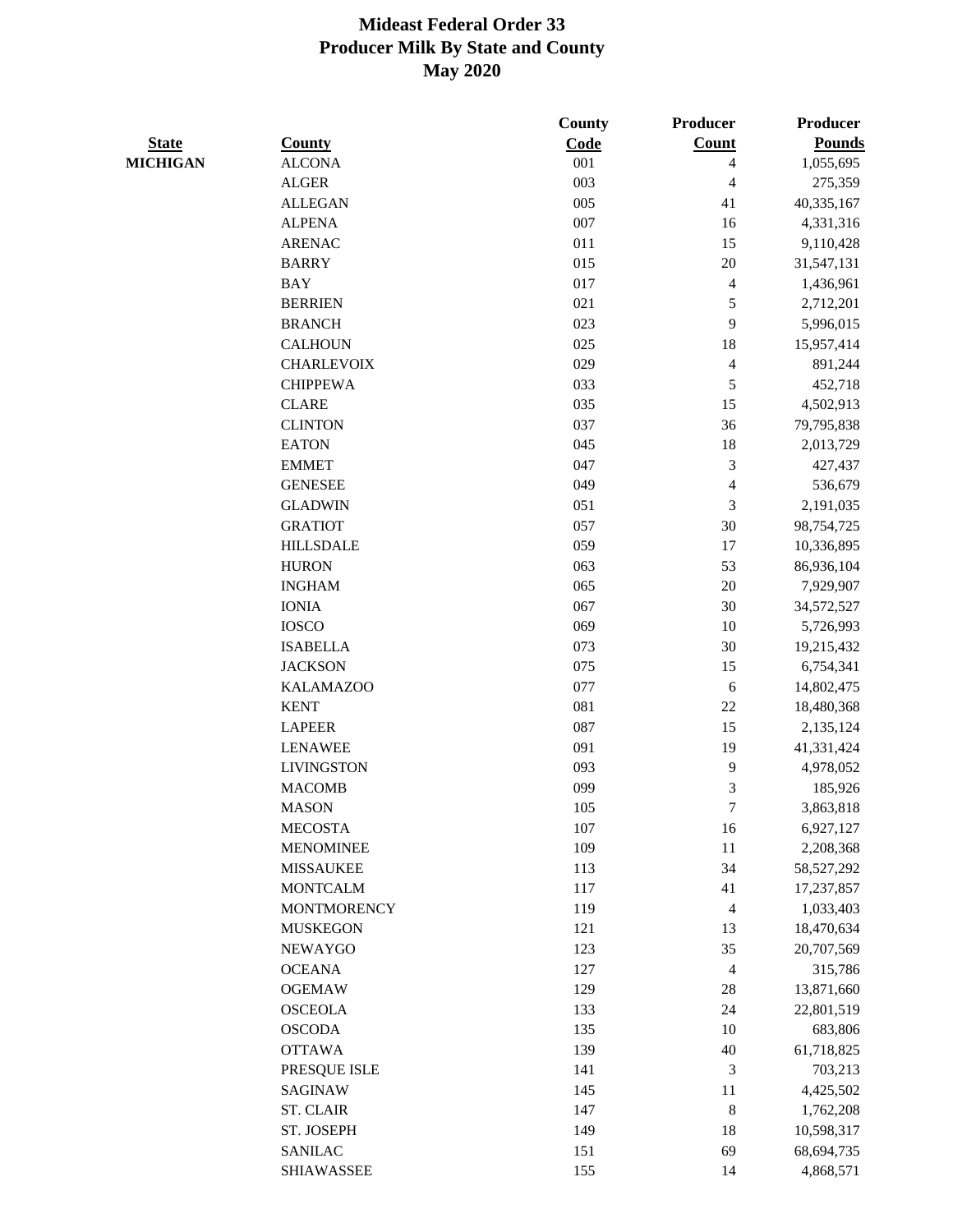| Count<br><b>Pounds</b><br><b>State</b><br><b>County</b><br>Code<br><b>MICHIGAN</b><br><b>TUSCOLA</b><br>157<br>28<br>28,138,528<br>159<br>8<br><b>VAN BUREN</b><br>19,711,974<br>161<br>WASHTENAW<br>11<br>2,879,049<br>165<br>9<br><b>WEXFORD</b><br>851,249<br>999<br>RESTRICTED COUNTIES TOTAL<br>19<br>4,995,163<br><b>TOTAL FOR MICHIGAN</b><br>968<br>931,705,746<br>Producer<br>Producer<br><b>County</b><br><b>Pounds</b><br><b>State</b><br><b>County</b><br>Code<br><b>Count</b><br><b>NEW YORK</b><br><b>CATTARAUGUS</b><br>009<br>19,079,665<br>40<br>013<br><b>CHAUTAUQUA</b><br>73<br>21,753,644<br><b>ERIE</b><br>029<br>$\,8\,$<br>2,788,662<br>5<br><b>LIVINGSTON</b><br>051<br>5,879,881<br>3<br>101<br><b>STEUBEN</b><br>2,631,399<br>9<br>121<br><b>WYOMING</b><br>22,167,036<br>999<br>RESTRICTED COUNTIES TOTAL<br>11<br>14,180,459<br><b>TOTAL FOR NEW YORK</b><br>149<br>88,480,746<br><b>Producer</b><br><b>Producer</b><br><b>County</b><br>Code<br>Count<br><b>Pounds</b><br><b>State</b><br><b>County</b><br><b>OHIO</b><br><b>ADAMS</b><br>001<br>9<br>580,306<br>003<br>3<br><b>ALLEN</b><br>675,390<br>005<br><b>ASHLAND</b><br>45<br>17,224,413<br>007<br>17<br><b>ASHTABULA</b><br>6,952,408<br>009<br>$\overline{\mathcal{L}}$<br><b>ATHENS</b><br>355,352<br>011<br><b>AUGLAIZE</b><br>26<br>5,533,879<br>013<br>7<br><b>BELMONT</b><br>696,572<br>$\tau$<br>015<br><b>BROWN</b><br>731,370<br>019<br>23<br><b>CARROLL</b><br>2,176,263<br>021<br>7<br><b>CHAMPAIGN</b><br>616,352<br>023<br><b>CLARK</b><br>4<br>9,860,972<br><b>CLINTON</b><br>027<br>3<br>198,479<br><b>COLUMBIANA</b><br>029<br>59<br>14,228,531<br>25<br>COSHOCTON<br>031<br>3,888,212<br>7<br><b>CRAWFORD</b><br>033<br>3,251,761<br>037<br><b>DARKE</b><br>22<br>6,570,220<br>039<br>6<br><b>DEFIANCE</b><br>8,831,707<br>3<br>041<br>191,840<br><b>DELAWARE</b><br>3<br>045<br>294,747<br><b>FAIRFIELD</b><br>047<br>$\overline{\mathbf{4}}$<br><b>FAYETTE</b><br>967,907<br>051<br>5<br><b>FULTON</b><br>5,925,562<br>055<br>36<br><b>GEAUGA</b><br>4,376,139<br>3<br><b>HANCOCK</b><br>063<br>1,631,956<br>$\,8\,$<br><b>HARDIN</b><br>065<br>17,721,265<br>067<br><b>HARRISON</b><br>4<br>417,341<br>071<br><b>HIGHLAND</b><br>27<br>2,627,601<br>075<br><b>HOLMES</b><br>132<br>14,159,906<br>077<br><b>HURON</b><br>42<br>7,116,465<br>081<br><b>JEFFERSON</b><br>6<br>623,928<br>083<br><b>KNOX</b><br>26<br>8,444,785<br>089<br><b>LICKING</b><br>$\,8\,$<br>8,138,527<br>091<br><b>LOGAN</b><br>23<br>4,576,700<br>10<br><b>LORAIN</b><br>093<br>1,347,472<br>097<br>7<br><b>MADISON</b><br>16,531,949<br>29<br>099<br><b>MAHONING</b><br>9,163,335 |  | <b>County</b> | Producer | <b>Producer</b> |
|------------------------------------------------------------------------------------------------------------------------------------------------------------------------------------------------------------------------------------------------------------------------------------------------------------------------------------------------------------------------------------------------------------------------------------------------------------------------------------------------------------------------------------------------------------------------------------------------------------------------------------------------------------------------------------------------------------------------------------------------------------------------------------------------------------------------------------------------------------------------------------------------------------------------------------------------------------------------------------------------------------------------------------------------------------------------------------------------------------------------------------------------------------------------------------------------------------------------------------------------------------------------------------------------------------------------------------------------------------------------------------------------------------------------------------------------------------------------------------------------------------------------------------------------------------------------------------------------------------------------------------------------------------------------------------------------------------------------------------------------------------------------------------------------------------------------------------------------------------------------------------------------------------------------------------------------------------------------------------------------------------------------------------------------------------------------------------------------------------------------------------------------------------------------------------------------------------------------------------------------------------------------------------------------------------------------------------------------------------------------------------------------------------------------------------------------------------------------------------------------------------------------------------------------------------------------------------------------------------------------------------------------------------------------|--|---------------|----------|-----------------|
|                                                                                                                                                                                                                                                                                                                                                                                                                                                                                                                                                                                                                                                                                                                                                                                                                                                                                                                                                                                                                                                                                                                                                                                                                                                                                                                                                                                                                                                                                                                                                                                                                                                                                                                                                                                                                                                                                                                                                                                                                                                                                                                                                                                                                                                                                                                                                                                                                                                                                                                                                                                                                                                                        |  |               |          |                 |
|                                                                                                                                                                                                                                                                                                                                                                                                                                                                                                                                                                                                                                                                                                                                                                                                                                                                                                                                                                                                                                                                                                                                                                                                                                                                                                                                                                                                                                                                                                                                                                                                                                                                                                                                                                                                                                                                                                                                                                                                                                                                                                                                                                                                                                                                                                                                                                                                                                                                                                                                                                                                                                                                        |  |               |          |                 |
|                                                                                                                                                                                                                                                                                                                                                                                                                                                                                                                                                                                                                                                                                                                                                                                                                                                                                                                                                                                                                                                                                                                                                                                                                                                                                                                                                                                                                                                                                                                                                                                                                                                                                                                                                                                                                                                                                                                                                                                                                                                                                                                                                                                                                                                                                                                                                                                                                                                                                                                                                                                                                                                                        |  |               |          |                 |
|                                                                                                                                                                                                                                                                                                                                                                                                                                                                                                                                                                                                                                                                                                                                                                                                                                                                                                                                                                                                                                                                                                                                                                                                                                                                                                                                                                                                                                                                                                                                                                                                                                                                                                                                                                                                                                                                                                                                                                                                                                                                                                                                                                                                                                                                                                                                                                                                                                                                                                                                                                                                                                                                        |  |               |          |                 |
|                                                                                                                                                                                                                                                                                                                                                                                                                                                                                                                                                                                                                                                                                                                                                                                                                                                                                                                                                                                                                                                                                                                                                                                                                                                                                                                                                                                                                                                                                                                                                                                                                                                                                                                                                                                                                                                                                                                                                                                                                                                                                                                                                                                                                                                                                                                                                                                                                                                                                                                                                                                                                                                                        |  |               |          |                 |
|                                                                                                                                                                                                                                                                                                                                                                                                                                                                                                                                                                                                                                                                                                                                                                                                                                                                                                                                                                                                                                                                                                                                                                                                                                                                                                                                                                                                                                                                                                                                                                                                                                                                                                                                                                                                                                                                                                                                                                                                                                                                                                                                                                                                                                                                                                                                                                                                                                                                                                                                                                                                                                                                        |  |               |          |                 |
|                                                                                                                                                                                                                                                                                                                                                                                                                                                                                                                                                                                                                                                                                                                                                                                                                                                                                                                                                                                                                                                                                                                                                                                                                                                                                                                                                                                                                                                                                                                                                                                                                                                                                                                                                                                                                                                                                                                                                                                                                                                                                                                                                                                                                                                                                                                                                                                                                                                                                                                                                                                                                                                                        |  |               |          |                 |
|                                                                                                                                                                                                                                                                                                                                                                                                                                                                                                                                                                                                                                                                                                                                                                                                                                                                                                                                                                                                                                                                                                                                                                                                                                                                                                                                                                                                                                                                                                                                                                                                                                                                                                                                                                                                                                                                                                                                                                                                                                                                                                                                                                                                                                                                                                                                                                                                                                                                                                                                                                                                                                                                        |  |               |          |                 |
|                                                                                                                                                                                                                                                                                                                                                                                                                                                                                                                                                                                                                                                                                                                                                                                                                                                                                                                                                                                                                                                                                                                                                                                                                                                                                                                                                                                                                                                                                                                                                                                                                                                                                                                                                                                                                                                                                                                                                                                                                                                                                                                                                                                                                                                                                                                                                                                                                                                                                                                                                                                                                                                                        |  |               |          |                 |
|                                                                                                                                                                                                                                                                                                                                                                                                                                                                                                                                                                                                                                                                                                                                                                                                                                                                                                                                                                                                                                                                                                                                                                                                                                                                                                                                                                                                                                                                                                                                                                                                                                                                                                                                                                                                                                                                                                                                                                                                                                                                                                                                                                                                                                                                                                                                                                                                                                                                                                                                                                                                                                                                        |  |               |          |                 |
|                                                                                                                                                                                                                                                                                                                                                                                                                                                                                                                                                                                                                                                                                                                                                                                                                                                                                                                                                                                                                                                                                                                                                                                                                                                                                                                                                                                                                                                                                                                                                                                                                                                                                                                                                                                                                                                                                                                                                                                                                                                                                                                                                                                                                                                                                                                                                                                                                                                                                                                                                                                                                                                                        |  |               |          |                 |
|                                                                                                                                                                                                                                                                                                                                                                                                                                                                                                                                                                                                                                                                                                                                                                                                                                                                                                                                                                                                                                                                                                                                                                                                                                                                                                                                                                                                                                                                                                                                                                                                                                                                                                                                                                                                                                                                                                                                                                                                                                                                                                                                                                                                                                                                                                                                                                                                                                                                                                                                                                                                                                                                        |  |               |          |                 |
|                                                                                                                                                                                                                                                                                                                                                                                                                                                                                                                                                                                                                                                                                                                                                                                                                                                                                                                                                                                                                                                                                                                                                                                                                                                                                                                                                                                                                                                                                                                                                                                                                                                                                                                                                                                                                                                                                                                                                                                                                                                                                                                                                                                                                                                                                                                                                                                                                                                                                                                                                                                                                                                                        |  |               |          |                 |
|                                                                                                                                                                                                                                                                                                                                                                                                                                                                                                                                                                                                                                                                                                                                                                                                                                                                                                                                                                                                                                                                                                                                                                                                                                                                                                                                                                                                                                                                                                                                                                                                                                                                                                                                                                                                                                                                                                                                                                                                                                                                                                                                                                                                                                                                                                                                                                                                                                                                                                                                                                                                                                                                        |  |               |          |                 |
|                                                                                                                                                                                                                                                                                                                                                                                                                                                                                                                                                                                                                                                                                                                                                                                                                                                                                                                                                                                                                                                                                                                                                                                                                                                                                                                                                                                                                                                                                                                                                                                                                                                                                                                                                                                                                                                                                                                                                                                                                                                                                                                                                                                                                                                                                                                                                                                                                                                                                                                                                                                                                                                                        |  |               |          |                 |
|                                                                                                                                                                                                                                                                                                                                                                                                                                                                                                                                                                                                                                                                                                                                                                                                                                                                                                                                                                                                                                                                                                                                                                                                                                                                                                                                                                                                                                                                                                                                                                                                                                                                                                                                                                                                                                                                                                                                                                                                                                                                                                                                                                                                                                                                                                                                                                                                                                                                                                                                                                                                                                                                        |  |               |          |                 |
|                                                                                                                                                                                                                                                                                                                                                                                                                                                                                                                                                                                                                                                                                                                                                                                                                                                                                                                                                                                                                                                                                                                                                                                                                                                                                                                                                                                                                                                                                                                                                                                                                                                                                                                                                                                                                                                                                                                                                                                                                                                                                                                                                                                                                                                                                                                                                                                                                                                                                                                                                                                                                                                                        |  |               |          |                 |
|                                                                                                                                                                                                                                                                                                                                                                                                                                                                                                                                                                                                                                                                                                                                                                                                                                                                                                                                                                                                                                                                                                                                                                                                                                                                                                                                                                                                                                                                                                                                                                                                                                                                                                                                                                                                                                                                                                                                                                                                                                                                                                                                                                                                                                                                                                                                                                                                                                                                                                                                                                                                                                                                        |  |               |          |                 |
|                                                                                                                                                                                                                                                                                                                                                                                                                                                                                                                                                                                                                                                                                                                                                                                                                                                                                                                                                                                                                                                                                                                                                                                                                                                                                                                                                                                                                                                                                                                                                                                                                                                                                                                                                                                                                                                                                                                                                                                                                                                                                                                                                                                                                                                                                                                                                                                                                                                                                                                                                                                                                                                                        |  |               |          |                 |
|                                                                                                                                                                                                                                                                                                                                                                                                                                                                                                                                                                                                                                                                                                                                                                                                                                                                                                                                                                                                                                                                                                                                                                                                                                                                                                                                                                                                                                                                                                                                                                                                                                                                                                                                                                                                                                                                                                                                                                                                                                                                                                                                                                                                                                                                                                                                                                                                                                                                                                                                                                                                                                                                        |  |               |          |                 |
|                                                                                                                                                                                                                                                                                                                                                                                                                                                                                                                                                                                                                                                                                                                                                                                                                                                                                                                                                                                                                                                                                                                                                                                                                                                                                                                                                                                                                                                                                                                                                                                                                                                                                                                                                                                                                                                                                                                                                                                                                                                                                                                                                                                                                                                                                                                                                                                                                                                                                                                                                                                                                                                                        |  |               |          |                 |
|                                                                                                                                                                                                                                                                                                                                                                                                                                                                                                                                                                                                                                                                                                                                                                                                                                                                                                                                                                                                                                                                                                                                                                                                                                                                                                                                                                                                                                                                                                                                                                                                                                                                                                                                                                                                                                                                                                                                                                                                                                                                                                                                                                                                                                                                                                                                                                                                                                                                                                                                                                                                                                                                        |  |               |          |                 |
|                                                                                                                                                                                                                                                                                                                                                                                                                                                                                                                                                                                                                                                                                                                                                                                                                                                                                                                                                                                                                                                                                                                                                                                                                                                                                                                                                                                                                                                                                                                                                                                                                                                                                                                                                                                                                                                                                                                                                                                                                                                                                                                                                                                                                                                                                                                                                                                                                                                                                                                                                                                                                                                                        |  |               |          |                 |
|                                                                                                                                                                                                                                                                                                                                                                                                                                                                                                                                                                                                                                                                                                                                                                                                                                                                                                                                                                                                                                                                                                                                                                                                                                                                                                                                                                                                                                                                                                                                                                                                                                                                                                                                                                                                                                                                                                                                                                                                                                                                                                                                                                                                                                                                                                                                                                                                                                                                                                                                                                                                                                                                        |  |               |          |                 |
|                                                                                                                                                                                                                                                                                                                                                                                                                                                                                                                                                                                                                                                                                                                                                                                                                                                                                                                                                                                                                                                                                                                                                                                                                                                                                                                                                                                                                                                                                                                                                                                                                                                                                                                                                                                                                                                                                                                                                                                                                                                                                                                                                                                                                                                                                                                                                                                                                                                                                                                                                                                                                                                                        |  |               |          |                 |
|                                                                                                                                                                                                                                                                                                                                                                                                                                                                                                                                                                                                                                                                                                                                                                                                                                                                                                                                                                                                                                                                                                                                                                                                                                                                                                                                                                                                                                                                                                                                                                                                                                                                                                                                                                                                                                                                                                                                                                                                                                                                                                                                                                                                                                                                                                                                                                                                                                                                                                                                                                                                                                                                        |  |               |          |                 |
|                                                                                                                                                                                                                                                                                                                                                                                                                                                                                                                                                                                                                                                                                                                                                                                                                                                                                                                                                                                                                                                                                                                                                                                                                                                                                                                                                                                                                                                                                                                                                                                                                                                                                                                                                                                                                                                                                                                                                                                                                                                                                                                                                                                                                                                                                                                                                                                                                                                                                                                                                                                                                                                                        |  |               |          |                 |
|                                                                                                                                                                                                                                                                                                                                                                                                                                                                                                                                                                                                                                                                                                                                                                                                                                                                                                                                                                                                                                                                                                                                                                                                                                                                                                                                                                                                                                                                                                                                                                                                                                                                                                                                                                                                                                                                                                                                                                                                                                                                                                                                                                                                                                                                                                                                                                                                                                                                                                                                                                                                                                                                        |  |               |          |                 |
|                                                                                                                                                                                                                                                                                                                                                                                                                                                                                                                                                                                                                                                                                                                                                                                                                                                                                                                                                                                                                                                                                                                                                                                                                                                                                                                                                                                                                                                                                                                                                                                                                                                                                                                                                                                                                                                                                                                                                                                                                                                                                                                                                                                                                                                                                                                                                                                                                                                                                                                                                                                                                                                                        |  |               |          |                 |
|                                                                                                                                                                                                                                                                                                                                                                                                                                                                                                                                                                                                                                                                                                                                                                                                                                                                                                                                                                                                                                                                                                                                                                                                                                                                                                                                                                                                                                                                                                                                                                                                                                                                                                                                                                                                                                                                                                                                                                                                                                                                                                                                                                                                                                                                                                                                                                                                                                                                                                                                                                                                                                                                        |  |               |          |                 |
|                                                                                                                                                                                                                                                                                                                                                                                                                                                                                                                                                                                                                                                                                                                                                                                                                                                                                                                                                                                                                                                                                                                                                                                                                                                                                                                                                                                                                                                                                                                                                                                                                                                                                                                                                                                                                                                                                                                                                                                                                                                                                                                                                                                                                                                                                                                                                                                                                                                                                                                                                                                                                                                                        |  |               |          |                 |
|                                                                                                                                                                                                                                                                                                                                                                                                                                                                                                                                                                                                                                                                                                                                                                                                                                                                                                                                                                                                                                                                                                                                                                                                                                                                                                                                                                                                                                                                                                                                                                                                                                                                                                                                                                                                                                                                                                                                                                                                                                                                                                                                                                                                                                                                                                                                                                                                                                                                                                                                                                                                                                                                        |  |               |          |                 |
|                                                                                                                                                                                                                                                                                                                                                                                                                                                                                                                                                                                                                                                                                                                                                                                                                                                                                                                                                                                                                                                                                                                                                                                                                                                                                                                                                                                                                                                                                                                                                                                                                                                                                                                                                                                                                                                                                                                                                                                                                                                                                                                                                                                                                                                                                                                                                                                                                                                                                                                                                                                                                                                                        |  |               |          |                 |
|                                                                                                                                                                                                                                                                                                                                                                                                                                                                                                                                                                                                                                                                                                                                                                                                                                                                                                                                                                                                                                                                                                                                                                                                                                                                                                                                                                                                                                                                                                                                                                                                                                                                                                                                                                                                                                                                                                                                                                                                                                                                                                                                                                                                                                                                                                                                                                                                                                                                                                                                                                                                                                                                        |  |               |          |                 |
|                                                                                                                                                                                                                                                                                                                                                                                                                                                                                                                                                                                                                                                                                                                                                                                                                                                                                                                                                                                                                                                                                                                                                                                                                                                                                                                                                                                                                                                                                                                                                                                                                                                                                                                                                                                                                                                                                                                                                                                                                                                                                                                                                                                                                                                                                                                                                                                                                                                                                                                                                                                                                                                                        |  |               |          |                 |
|                                                                                                                                                                                                                                                                                                                                                                                                                                                                                                                                                                                                                                                                                                                                                                                                                                                                                                                                                                                                                                                                                                                                                                                                                                                                                                                                                                                                                                                                                                                                                                                                                                                                                                                                                                                                                                                                                                                                                                                                                                                                                                                                                                                                                                                                                                                                                                                                                                                                                                                                                                                                                                                                        |  |               |          |                 |
|                                                                                                                                                                                                                                                                                                                                                                                                                                                                                                                                                                                                                                                                                                                                                                                                                                                                                                                                                                                                                                                                                                                                                                                                                                                                                                                                                                                                                                                                                                                                                                                                                                                                                                                                                                                                                                                                                                                                                                                                                                                                                                                                                                                                                                                                                                                                                                                                                                                                                                                                                                                                                                                                        |  |               |          |                 |
|                                                                                                                                                                                                                                                                                                                                                                                                                                                                                                                                                                                                                                                                                                                                                                                                                                                                                                                                                                                                                                                                                                                                                                                                                                                                                                                                                                                                                                                                                                                                                                                                                                                                                                                                                                                                                                                                                                                                                                                                                                                                                                                                                                                                                                                                                                                                                                                                                                                                                                                                                                                                                                                                        |  |               |          |                 |
|                                                                                                                                                                                                                                                                                                                                                                                                                                                                                                                                                                                                                                                                                                                                                                                                                                                                                                                                                                                                                                                                                                                                                                                                                                                                                                                                                                                                                                                                                                                                                                                                                                                                                                                                                                                                                                                                                                                                                                                                                                                                                                                                                                                                                                                                                                                                                                                                                                                                                                                                                                                                                                                                        |  |               |          |                 |
|                                                                                                                                                                                                                                                                                                                                                                                                                                                                                                                                                                                                                                                                                                                                                                                                                                                                                                                                                                                                                                                                                                                                                                                                                                                                                                                                                                                                                                                                                                                                                                                                                                                                                                                                                                                                                                                                                                                                                                                                                                                                                                                                                                                                                                                                                                                                                                                                                                                                                                                                                                                                                                                                        |  |               |          |                 |
|                                                                                                                                                                                                                                                                                                                                                                                                                                                                                                                                                                                                                                                                                                                                                                                                                                                                                                                                                                                                                                                                                                                                                                                                                                                                                                                                                                                                                                                                                                                                                                                                                                                                                                                                                                                                                                                                                                                                                                                                                                                                                                                                                                                                                                                                                                                                                                                                                                                                                                                                                                                                                                                                        |  |               |          |                 |
|                                                                                                                                                                                                                                                                                                                                                                                                                                                                                                                                                                                                                                                                                                                                                                                                                                                                                                                                                                                                                                                                                                                                                                                                                                                                                                                                                                                                                                                                                                                                                                                                                                                                                                                                                                                                                                                                                                                                                                                                                                                                                                                                                                                                                                                                                                                                                                                                                                                                                                                                                                                                                                                                        |  |               |          |                 |
|                                                                                                                                                                                                                                                                                                                                                                                                                                                                                                                                                                                                                                                                                                                                                                                                                                                                                                                                                                                                                                                                                                                                                                                                                                                                                                                                                                                                                                                                                                                                                                                                                                                                                                                                                                                                                                                                                                                                                                                                                                                                                                                                                                                                                                                                                                                                                                                                                                                                                                                                                                                                                                                                        |  |               |          |                 |
|                                                                                                                                                                                                                                                                                                                                                                                                                                                                                                                                                                                                                                                                                                                                                                                                                                                                                                                                                                                                                                                                                                                                                                                                                                                                                                                                                                                                                                                                                                                                                                                                                                                                                                                                                                                                                                                                                                                                                                                                                                                                                                                                                                                                                                                                                                                                                                                                                                                                                                                                                                                                                                                                        |  |               |          |                 |
|                                                                                                                                                                                                                                                                                                                                                                                                                                                                                                                                                                                                                                                                                                                                                                                                                                                                                                                                                                                                                                                                                                                                                                                                                                                                                                                                                                                                                                                                                                                                                                                                                                                                                                                                                                                                                                                                                                                                                                                                                                                                                                                                                                                                                                                                                                                                                                                                                                                                                                                                                                                                                                                                        |  |               |          |                 |
|                                                                                                                                                                                                                                                                                                                                                                                                                                                                                                                                                                                                                                                                                                                                                                                                                                                                                                                                                                                                                                                                                                                                                                                                                                                                                                                                                                                                                                                                                                                                                                                                                                                                                                                                                                                                                                                                                                                                                                                                                                                                                                                                                                                                                                                                                                                                                                                                                                                                                                                                                                                                                                                                        |  |               |          |                 |
|                                                                                                                                                                                                                                                                                                                                                                                                                                                                                                                                                                                                                                                                                                                                                                                                                                                                                                                                                                                                                                                                                                                                                                                                                                                                                                                                                                                                                                                                                                                                                                                                                                                                                                                                                                                                                                                                                                                                                                                                                                                                                                                                                                                                                                                                                                                                                                                                                                                                                                                                                                                                                                                                        |  |               |          |                 |
|                                                                                                                                                                                                                                                                                                                                                                                                                                                                                                                                                                                                                                                                                                                                                                                                                                                                                                                                                                                                                                                                                                                                                                                                                                                                                                                                                                                                                                                                                                                                                                                                                                                                                                                                                                                                                                                                                                                                                                                                                                                                                                                                                                                                                                                                                                                                                                                                                                                                                                                                                                                                                                                                        |  |               |          |                 |
|                                                                                                                                                                                                                                                                                                                                                                                                                                                                                                                                                                                                                                                                                                                                                                                                                                                                                                                                                                                                                                                                                                                                                                                                                                                                                                                                                                                                                                                                                                                                                                                                                                                                                                                                                                                                                                                                                                                                                                                                                                                                                                                                                                                                                                                                                                                                                                                                                                                                                                                                                                                                                                                                        |  |               |          |                 |
|                                                                                                                                                                                                                                                                                                                                                                                                                                                                                                                                                                                                                                                                                                                                                                                                                                                                                                                                                                                                                                                                                                                                                                                                                                                                                                                                                                                                                                                                                                                                                                                                                                                                                                                                                                                                                                                                                                                                                                                                                                                                                                                                                                                                                                                                                                                                                                                                                                                                                                                                                                                                                                                                        |  |               |          |                 |
|                                                                                                                                                                                                                                                                                                                                                                                                                                                                                                                                                                                                                                                                                                                                                                                                                                                                                                                                                                                                                                                                                                                                                                                                                                                                                                                                                                                                                                                                                                                                                                                                                                                                                                                                                                                                                                                                                                                                                                                                                                                                                                                                                                                                                                                                                                                                                                                                                                                                                                                                                                                                                                                                        |  |               |          |                 |
|                                                                                                                                                                                                                                                                                                                                                                                                                                                                                                                                                                                                                                                                                                                                                                                                                                                                                                                                                                                                                                                                                                                                                                                                                                                                                                                                                                                                                                                                                                                                                                                                                                                                                                                                                                                                                                                                                                                                                                                                                                                                                                                                                                                                                                                                                                                                                                                                                                                                                                                                                                                                                                                                        |  |               |          |                 |
|                                                                                                                                                                                                                                                                                                                                                                                                                                                                                                                                                                                                                                                                                                                                                                                                                                                                                                                                                                                                                                                                                                                                                                                                                                                                                                                                                                                                                                                                                                                                                                                                                                                                                                                                                                                                                                                                                                                                                                                                                                                                                                                                                                                                                                                                                                                                                                                                                                                                                                                                                                                                                                                                        |  |               |          |                 |
|                                                                                                                                                                                                                                                                                                                                                                                                                                                                                                                                                                                                                                                                                                                                                                                                                                                                                                                                                                                                                                                                                                                                                                                                                                                                                                                                                                                                                                                                                                                                                                                                                                                                                                                                                                                                                                                                                                                                                                                                                                                                                                                                                                                                                                                                                                                                                                                                                                                                                                                                                                                                                                                                        |  |               |          |                 |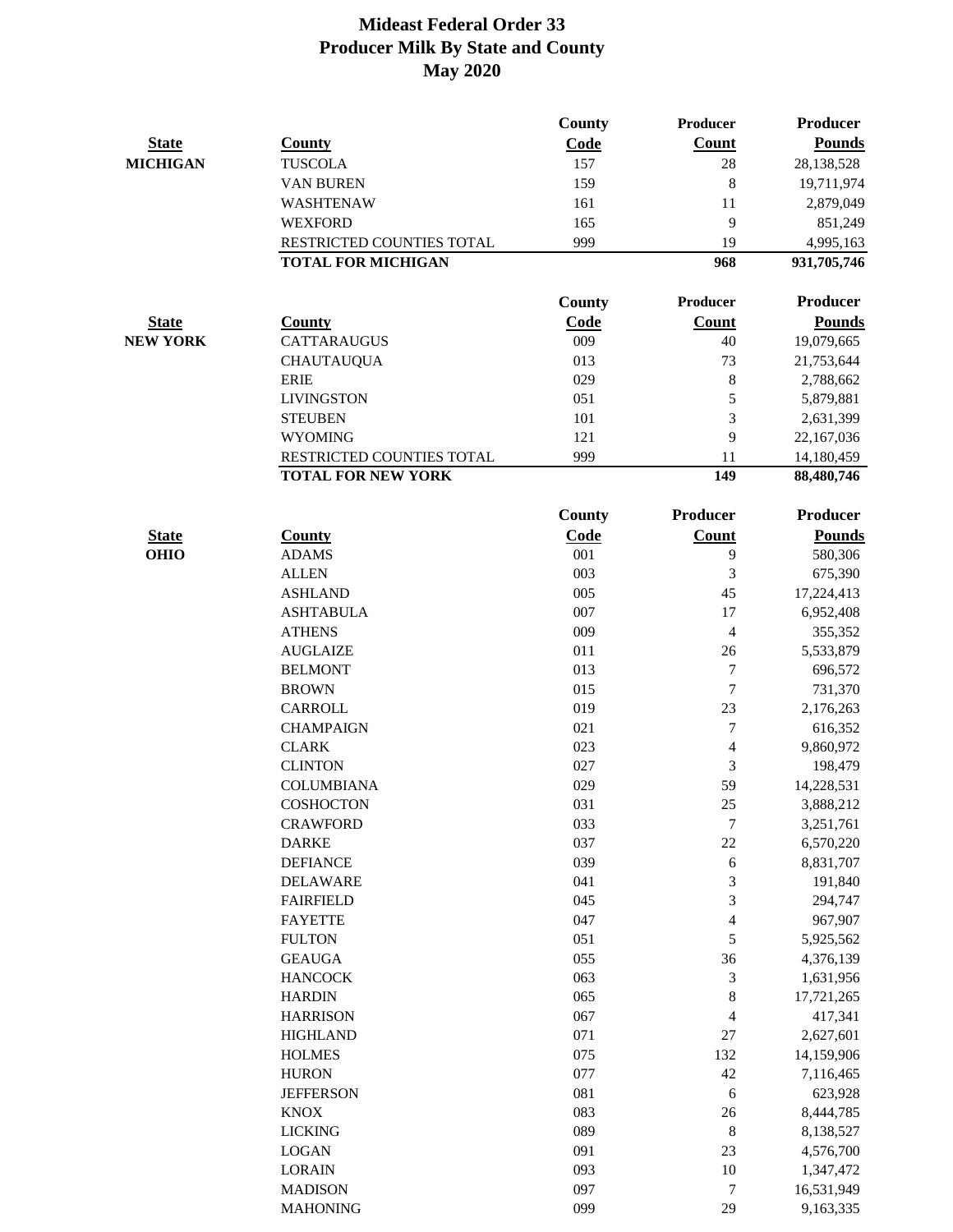|              |                           | County        | Producer                 | Producer      |
|--------------|---------------------------|---------------|--------------------------|---------------|
| <b>State</b> | <b>County</b>             | Code          | <b>Count</b>             | <b>Pounds</b> |
| <b>OHIO</b>  | <b>MEDINA</b>             | 103           | 11                       | 2,972,731     |
|              | <b>MEIGS</b>              | 105           | 3                        | 352,488       |
|              | <b>MERCER</b>             | 107           | 57                       | 22,912,886    |
|              | <b>MIAMI</b>              | 109           | 5                        | 401,079       |
|              | <b>MONROE</b>             | 111           | 6                        | 771,683       |
|              | <b>MORGAN</b>             | 115           | 8                        | 1,717,489     |
|              | <b>MORROW</b>             | 117           | 6                        | 2,815,671     |
|              | <b>MUSKINGUM</b>          | 119           | 10                       | 1,224,637     |
|              | <b>PAULDING</b>           | 125           | 5                        | 16,825,575    |
|              | <b>PICKAWAY</b>           | 129           | 6                        | 3,835,298     |
|              | <b>PORTAGE</b>            | 133           | $\overline{7}$           | 2,768,974     |
|              | <b>PREBLE</b>             | 135           | 6                        | 1,009,514     |
|              | <b>PUTNAM</b>             | 137           | 6                        | 5,873,467     |
|              | <b>RICHLAND</b>           | 139           | 107                      | 12,645,259    |
|              | <b>ROSS</b>               | 141           | 9                        | 952,676       |
|              | <b>SANDUSKY</b>           | 143           | 7                        | 530,040       |
|              | <b>SHELBY</b>             | 149           | 28                       | 9,378,872     |
|              | <b>STARK</b>              | 151           | 53                       | 14,543,727    |
|              | <b>TRUMBULL</b>           | 155           | 17                       | 4,330,858     |
|              | TUSCAWARAS                | 157           | 120                      | 21,444,389    |
|              | <b>UNION</b>              | 159           | 6                        | 860,081       |
|              | <b>VAN WERT</b>           | 161           | 6                        | 8,282,389     |
|              | <b>WASHINGTON</b>         | 167           | 12                       | 1,524,262     |
|              | <b>WAYNE</b>              | 169           | 185                      | 62,313,729    |
|              | <b>WOOD</b>               | 173           | 3                        | 6,335,570     |
|              | <b>WYANDOT</b>            | 175           | $\overline{\mathcal{L}}$ | 669,419       |
|              | RESTRICTED COUNTIES TOTAL | 999           | 28                       | 30,300,145    |
|              | <b>TOTAL FOR OHIO</b>     |               | 1,371                    | 424,222,520   |
|              |                           |               |                          |               |
|              |                           | <b>County</b> | <b>Producer</b>          | Producer      |
| <b>State</b> | <b>County</b>             | Code          | <b>Count</b>             | <b>Pounds</b> |
| PENNSYLVANIA | <b>ARMSTRONG</b>          | 005           | 16                       | 2,408,786     |
|              | <b>BEAVER</b>             | 007           | 18                       | 907,226       |
|              | <b>BRADFORD</b>           | 015           | 6                        | 565,085       |
|              | <b>BUTLER</b>             | 019           | 22                       | 3,243,760     |
|              | <b>CAMBRIA</b>            | 021           | $\boldsymbol{7}$         | 1,542,743     |
|              | <b>CENTRE</b>             | 027           | $\mathfrak{Z}$           | 462,205       |
|              | <b>CHESTER</b>            | 029           | 19                       | 884,835       |
|              | <b>CLARION</b>            | 031           | 16                       | 2,287,610     |
|              | <b>CLEARFIELD</b>         | 033           | 10                       | 964,741       |
|              | <b>CLINTON</b>            | 035           | 10                       | 78,998        |
|              | <b>COLUMBIA</b>           | 037           | 11                       | 217,940       |
|              | <b>CRAWFORD</b>           | 039           | 88                       | 18,142,530    |
|              | <b>ELK</b>                | 047           | $\,8\,$                  | 544,464       |
|              | <b>ERIE</b>               | 049           | 38                       | 4,339,608     |
|              | <b>FAYETTE</b>            | 051           | 17                       | 2,292,108     |
|              | <b>FOREST</b>             | 053           | 3                        | 201,650       |
|              | <b>INDIANA</b>            | 063           | 35                       | 6,822,594     |
|              | <b>JEFFERSON</b>          | 065           | 19                       | 2,200,467     |
|              | <b>LANCASTER</b>          | 071           | 54                       | 2,122,891     |
|              | <b>LAWRENCE</b>           | 073           | 28                       | 6,343,604     |
|              | <b>MERCER</b>             | 085           | 43                       | 5,994,454     |
|              | <b>SOMERSET</b>           | 111           | 76                       | 6,265,836     |
|              | <b>VENANGO</b>            | 121           | $\overline{4}$           | 747,670       |